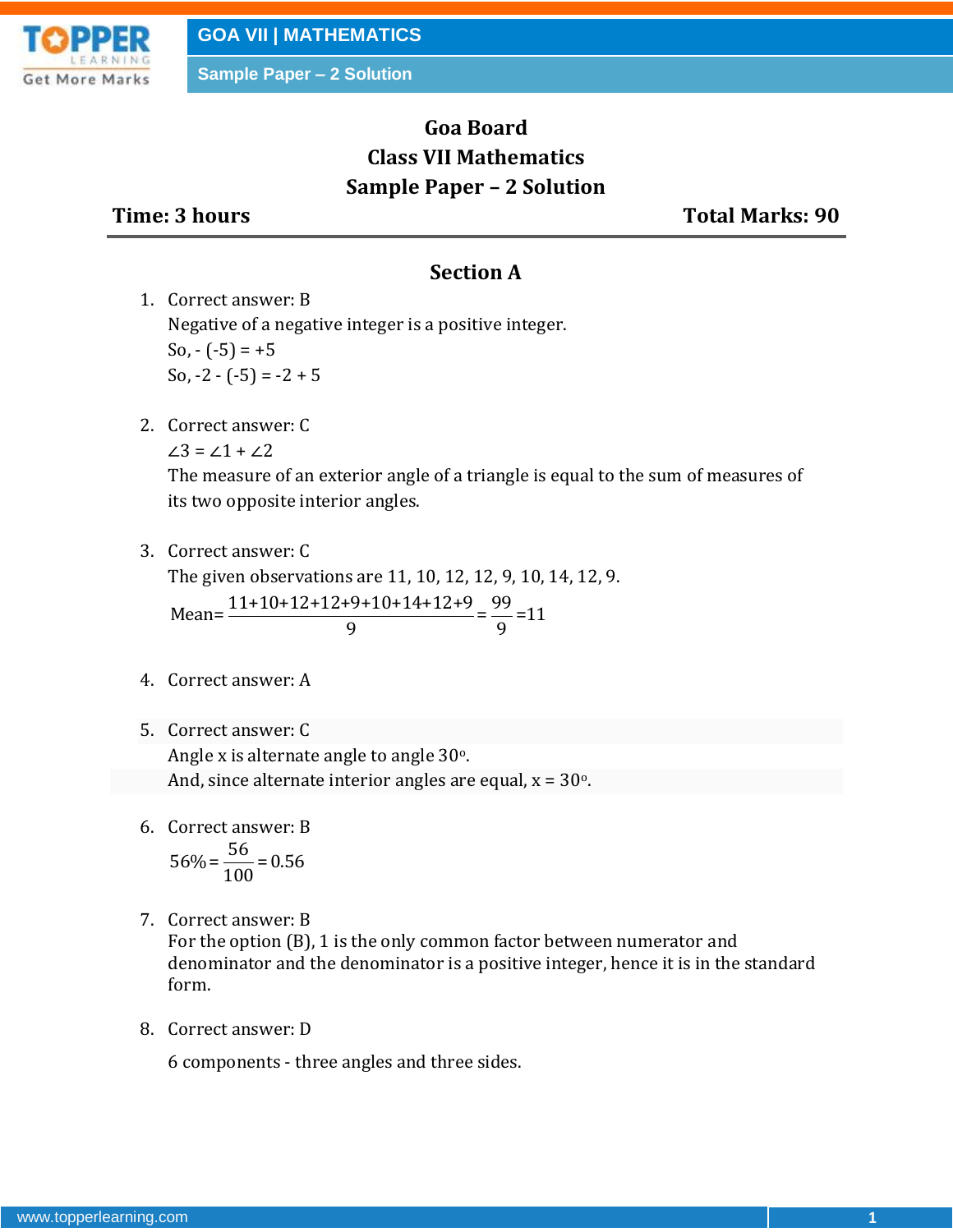

**GOA VII | MATHEMATICS**

**Sample Paper – 2 Solution**

9. Correct answer: A

Cylinder



- 10. Correct answer: C 4 2  $\frac{16}{25} = \frac{2 \times 2 \times 2 \times 2}{5} = \frac{2}{5}$  $\frac{25}{25} = \frac{3}{5} = \frac{1}{5}$
- 11. Correct answer: C The length of given cuboid is 6 units.
- 12. Correct answer: A Perimeter of rhombus = 28 cm

Thus,  $4 \times (side) = 28$  cm

$$
Side = \frac{28}{4} = 7 \text{ cm}
$$

### **Section B**

13. In the figure, we can see that  $\angle$  POR and  $\angle$  ROT are right angles.

Thus,  $∠ROS + ∠2 = 90°$ ∠ROS = 67<sup>o</sup>

So,  $∠2 = 90° - 67° = 23°$ Also,  $∠POQ + ∠1 = 90°$ ∠POQ = 52<sup>o</sup> So,  $∠1 = 90° - 52° = 38°$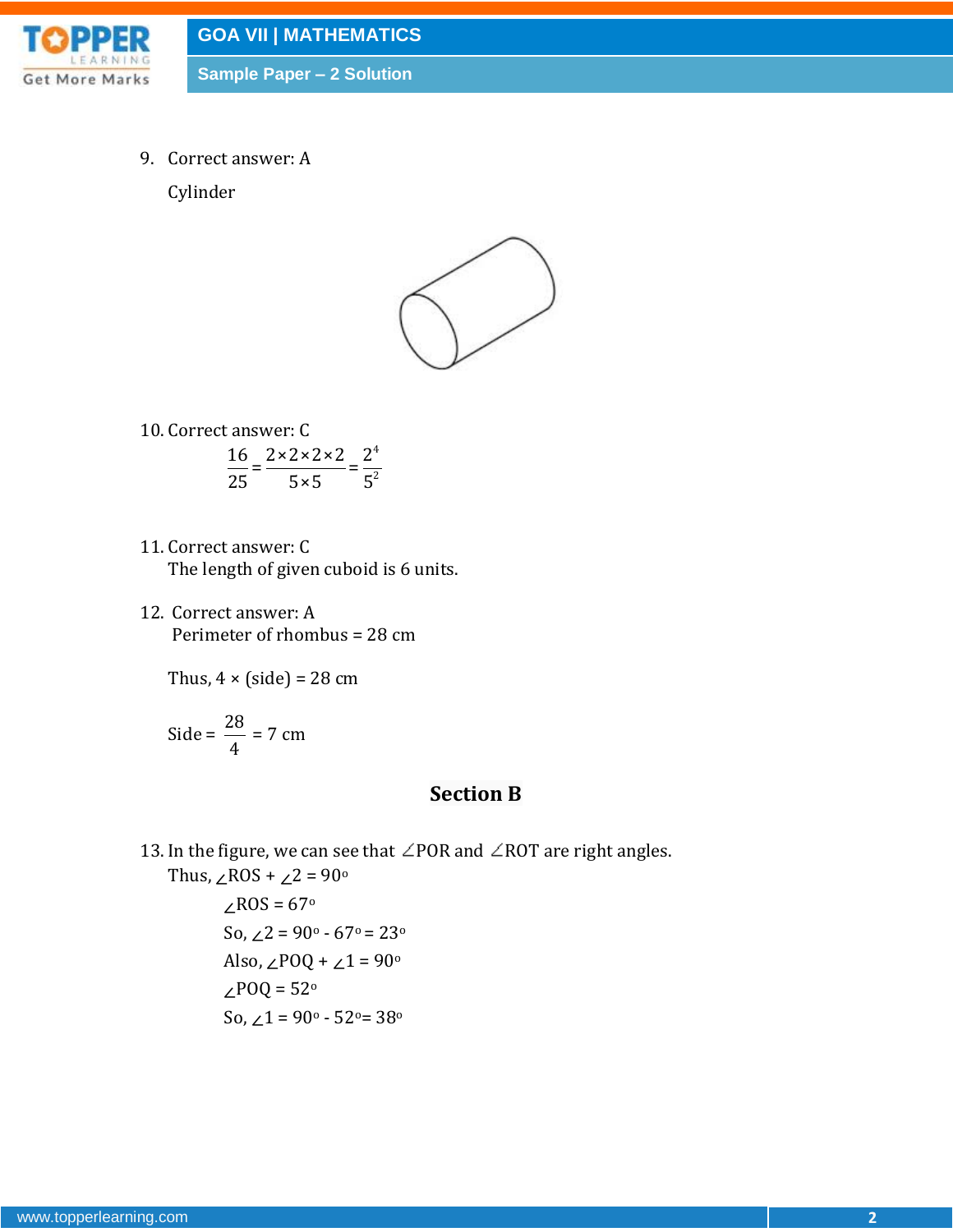

14. 
$$
\frac{2x-1}{3} = \frac{x+2}{2}
$$
  
\nMultiply both sides by 6 (L.C.M of 3 and 2)  
\n2 (2x - 1) = 3 (x + 2)  
\n4x - 2 = 3x + 6  
\nTranspose 3x to L.H.S and -2 to R.H.S  
\n4x - 3x = 6 + 2  
\nx = 8

- 15. Material required to make 1 shirt =  $\frac{2}{5}$  yards Material required to make 6 shirts =  $\frac{2}{5} \times 6 = \frac{2}{5} \times \frac{6}{1} = \frac{12}{5}$ Thus, to make 6 shirts,  $\frac{12}{5}$  yards of material will be required.
- 16. Given,  $\triangle$ CDE  $\cong$   $\triangle$ QPR

We have to find the angle in  $\triangle$  PQR that corresponds to ∠D. Now, since corresponding parts of congruent triangles are congruent, ∠D  $\cong$  ∠P. Hence,  $\angle D = 60^\circ$ .

- 17. Percentage of marks scored by Rahul =  $\frac{40}{70} \times 100 = 80\%$ 50 Percentage of marks scored by Rohan =  $\frac{75}{100} \times 100 = 75\%$ 100 Hence, Rahul scored more marks than Rohan.
- 18. Required sum:

 $(6m - 7n - 5p) + (-4m - 9n + 6p) + (-4m - 9n + 6p)$  $= 6m - 7n - 5p - 4m - 9n + 6p - 4m - 9n + 6p$  $= (6m - 4m - 4m) + (-7n - 9n - 9n) + (-5p + 6p + 6p)$  $= (6 - 4 - 4)m + (-7 - 9 - 9)n + (-5 + 6 + 6)p$  $= -2m - 25n + 7p$ 

19.

$$
(i) \left(\frac{-7}{9}\right)^3 = \frac{-7}{9} \times \frac{-7}{9} \times \frac{-7}{9} = \frac{-7 \times -7 \times -7}{9 \times 9 \times 9}
$$

$$
(ii) \left(\frac{5}{8}\right)^3 = \frac{5}{8} \times \frac{5}{8} \times \frac{5}{8} \times \frac{5}{8} \times \frac{5}{8} \times \frac{5}{8} = \frac{5 \times 5 \times 5 \times 5 \times 5 \times 5}{8 \times 8 \times 8 \times 8 \times 8}
$$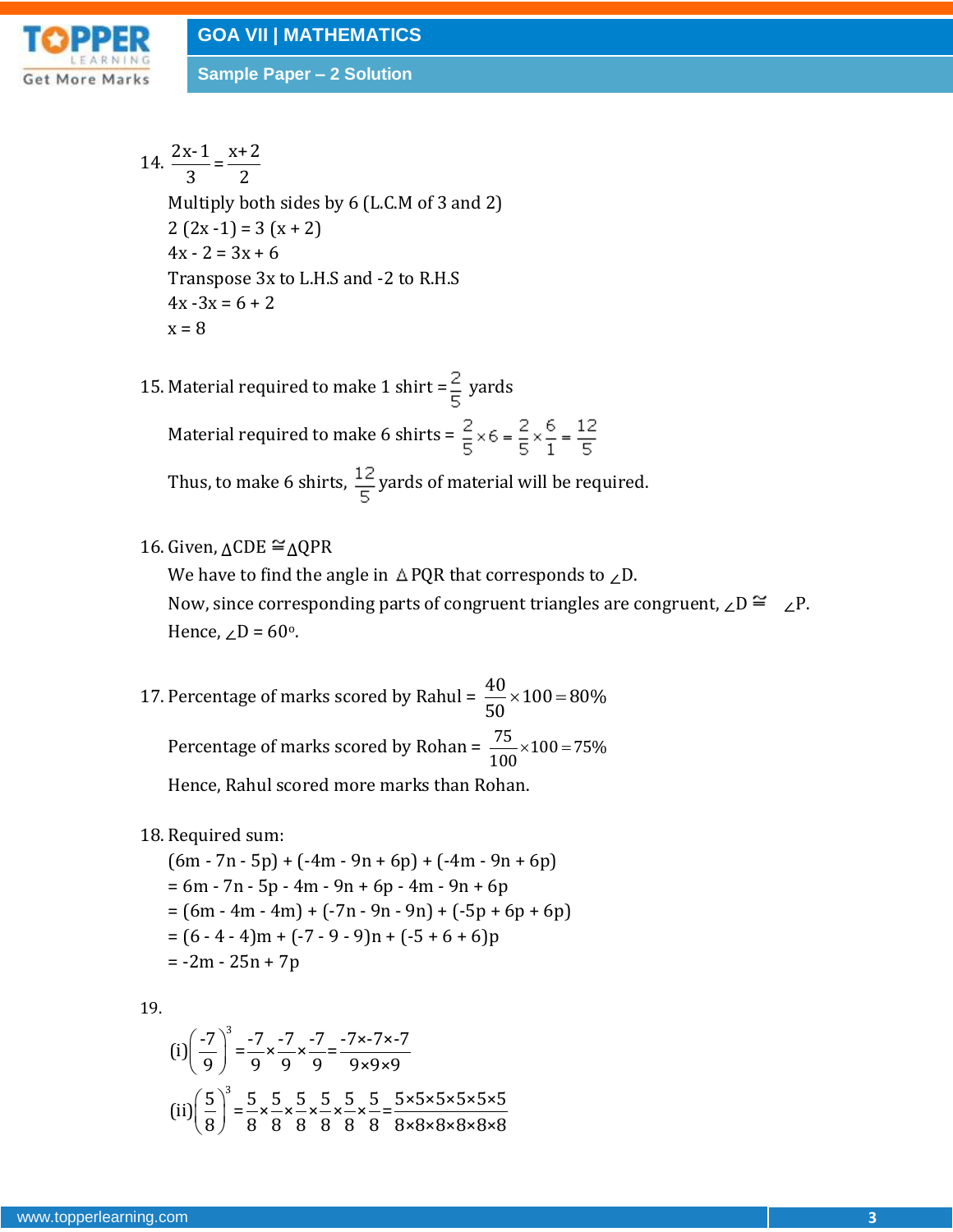

20. The other holes are as shown below:



## **Section C**

21. Let the number of 50 paisa coins  $= x$ Then, number of 25 paisa coins =  $2x$ Total money with Sumitra = Rs  $34 = 34 \times 100$  paise = 3400 paise From the given condition, we have:  $50x + 25 \times 2x = 3400$  $50x + 50x = 3400$  $100x = 3400$  $x = 34$ Number of 50 paisa coins = 34 Number of 25 paisa coins =  $2 \times 34 = 68$ 

#### 22.(1) 6 students got 80 marks.

- (2) 4 students got 60 marks.
- (3) Total number of students who took the test =  $1 + 2 + 4 + 3 + 6 + 2 = 18$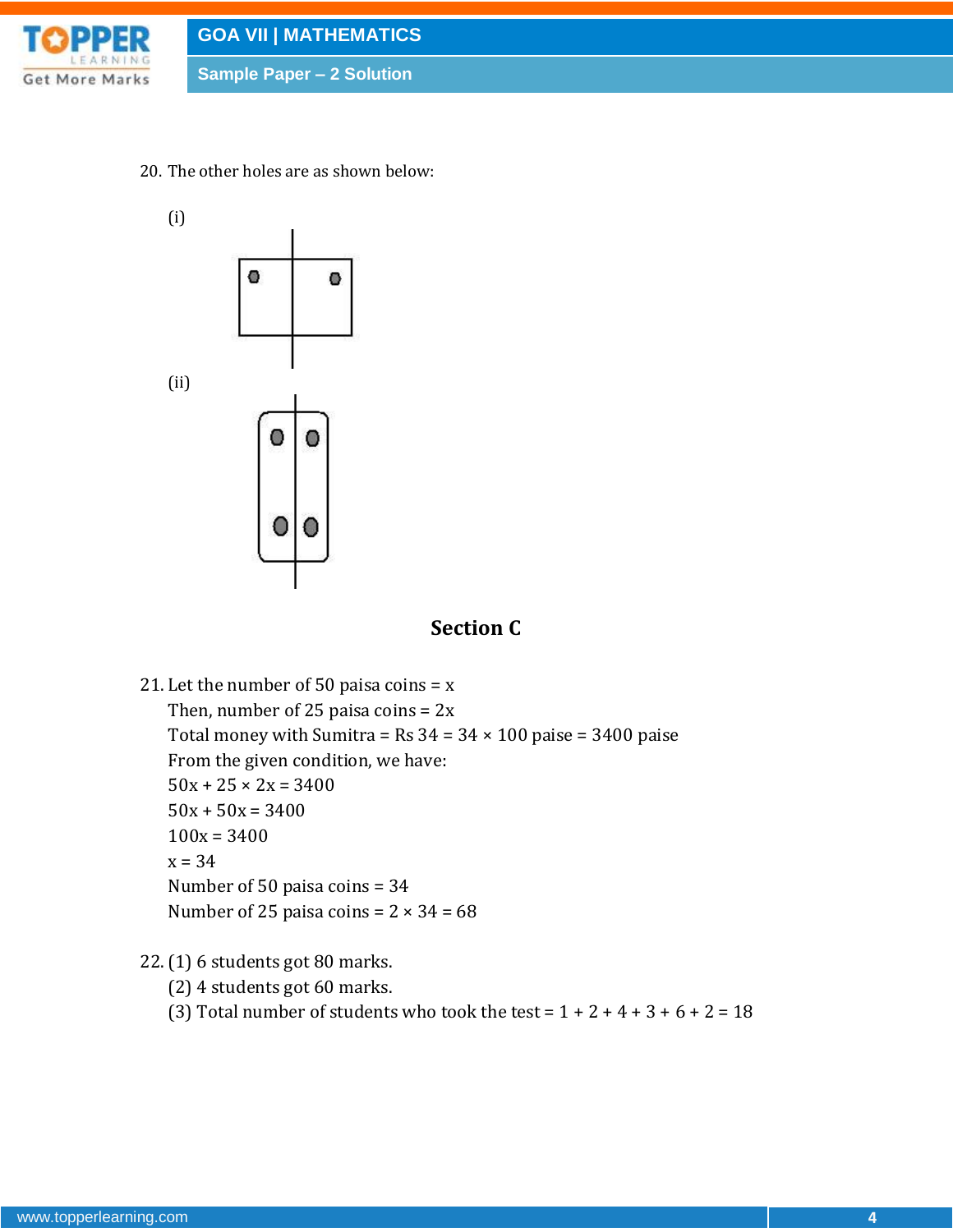

#### 23. Given,

EV, FK and SG are the medians of triangle EFG Thus K, V and S are the mid-points of EG, FG and EF, respectively. Also, given that: EG = 12 cm; FG = 10 cm; EF = 7 cm Now,  $KG = \frac{1}{2} \times EG = \frac{1}{2} \times 12 = 6$  cm  $\text{FV} = \frac{1}{2} \times FG = \frac{1}{2} \times 10 = 5 \text{ cm}$  $FS = \frac{1}{2} \times EF = \frac{1}{2} \times 7 = 3.5$  cm

Thus, the required lengths are  $FS = 3.5$  cm;  $KG = 6$  cm;  $FV = 5$  cm

24. Let the unknown number be n.

$$
\frac{1}{2} \text{ of } \frac{-3}{4} \text{ of } n = 6
$$
  
\n
$$
\Rightarrow \frac{1}{2} \times \frac{-3}{4} \times n = 6
$$
  
\n
$$
\Rightarrow \frac{-3}{8} \times n = 6
$$
  
\n
$$
\Rightarrow n = 6 \times \frac{8}{-3}
$$
  
\n
$$
\Rightarrow n = \frac{48}{-3} = -16
$$

Thus, the required number is -16.

25. Total students = 120

Number of girls = 40 Number of boys =  $120 - 40 = 80$ (a) Ratio of boys to girls =  $80:40 = 2:1$ (b) Ratio of boys to total students =  $80:120 = 2:3$ 

(c) Ratio of girls to total students =  $40:120 = 1:3$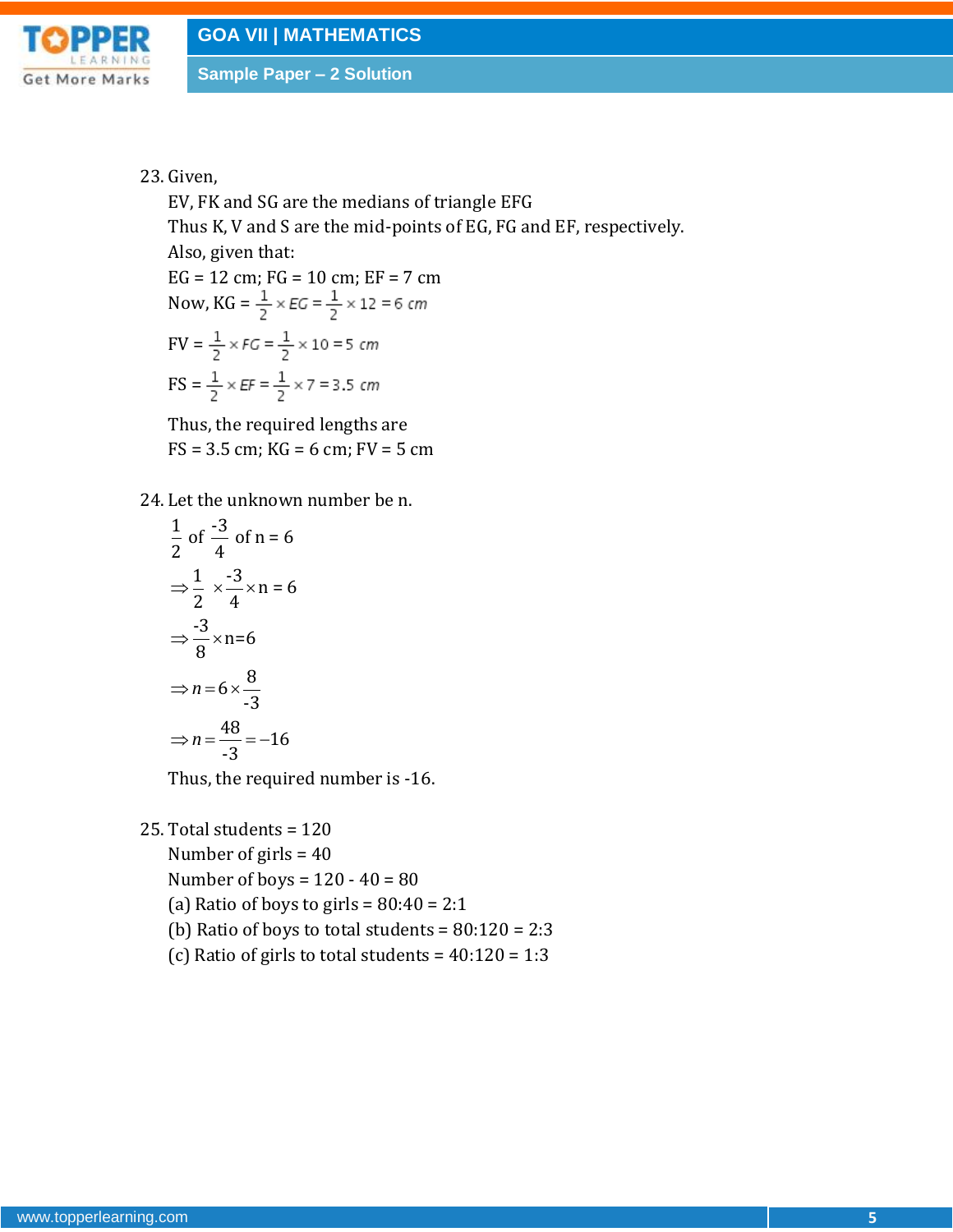

- 26.Steps of construction:
	- **1.** Draw a line BX and BY such that BY is perpendicular on BX.
	- **2.** Taking radius 3 cm and centre B cut the line BX at A.
	- **3.** Taking radius 5 cm and centre A cut the line BY at C.
	- **4.** Join AC.
	- **5.** ABC is the required triangle.
	- **6.** Measure of side BC i.e. third side is 4 cm.



27. Given, radius of the outer circle = 12 cm So, area of the outer circle =  $\pi$  r<sup>2</sup>  $= 3.14 \times 12^2$  $= 452.16$  cm<sup>2</sup>

Radius of the inner circle = 7 cm

Area of the inner circle =  $\pi r^2$  $=\frac{22}{7}$ 7  $\times$  7<sup>2</sup> = 154 cm<sup>2</sup>

Thus, the required area of the shaded portion

- = Area of the outer circle Area of the inner circle
- $= 452.16 154$
- $= 298.16$  cm<sup>2</sup>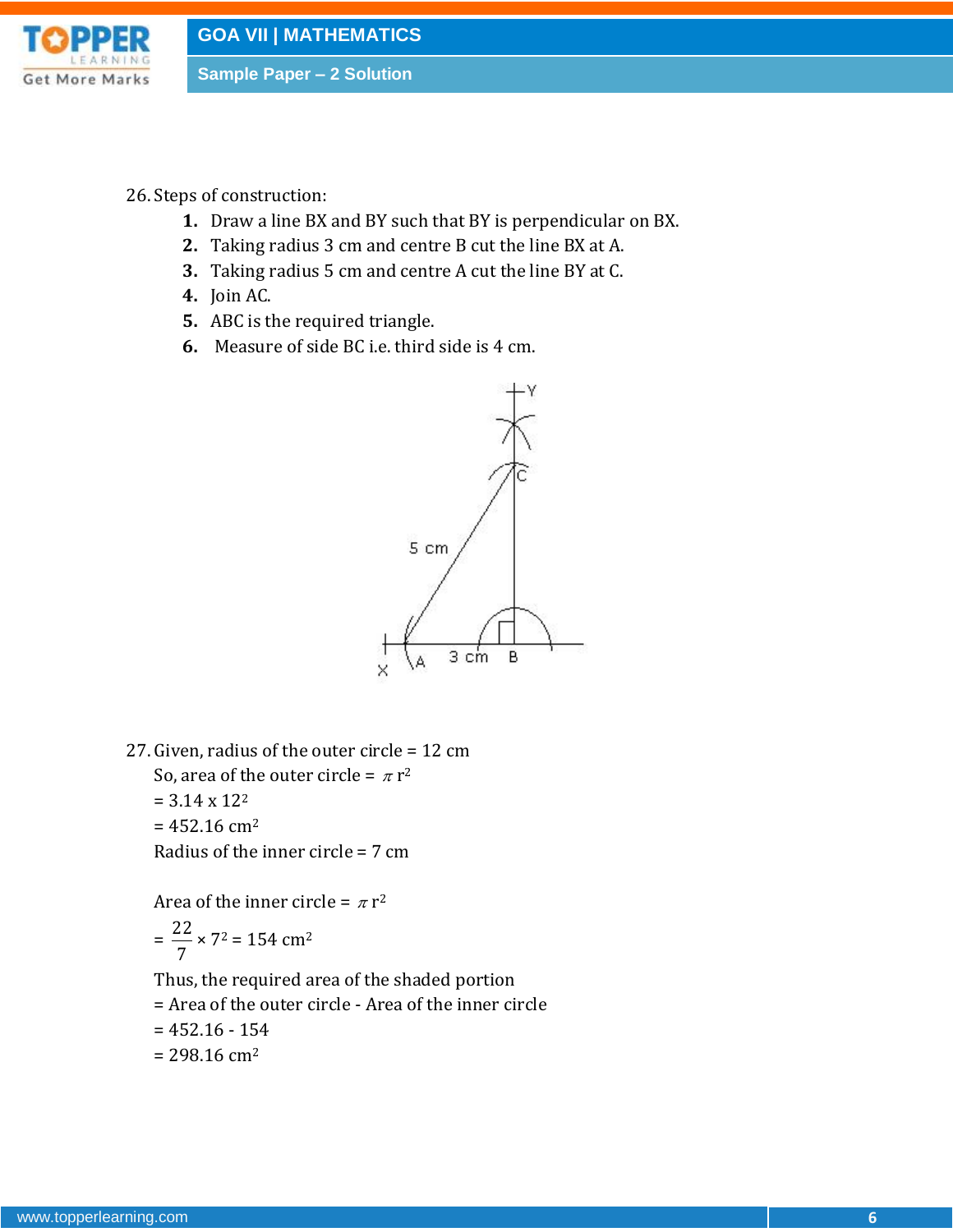

28. Eggs produced by the poultry farm = 600 Eggs delivered to each shop =  $600 \div 10 = 60$ Money earned by a particular shopkeeper = Rs. 276 Money earned if all eggs were good =  $60 \times 5$  = Rs. 300 Money lost due to rotten eggs = 300 - 276 = Rs. 24 Cost that shopkeeper will give for one rotten egg = Rs. 2 Number of rotten eggs =  $24 \div 2 = 12$ 

Hence, 12 eggs were rotten.

29. Area of a parallelogram = base × height<br>=  $3\frac{1}{2}$ *cm* ×  $1\frac{2}{7}$ *cm* 

$$
=3\frac{1}{2}cm\times1\frac{2}{7}c
$$

$$
=\frac{7}{2}\times\frac{9}{7}
$$

$$
=\frac{9}{2}cm^{2}
$$

$$
=4.5cm^{2}
$$

2 = 4.5 $cm^2$ <br>Thus area of the paralleogram is 4.5 $cm^2$ .

30. Mode is observation which appears most often.

Mode =  $y - 1$ Median is the middle most value. Median =  $4<sup>th</sup>$  observation =  $y + 4$ Given, Mode + Median = 15  $y - 1 + y + 4 = 15$  $2y + 3 = 15$  $2y = 12$  $y = 6$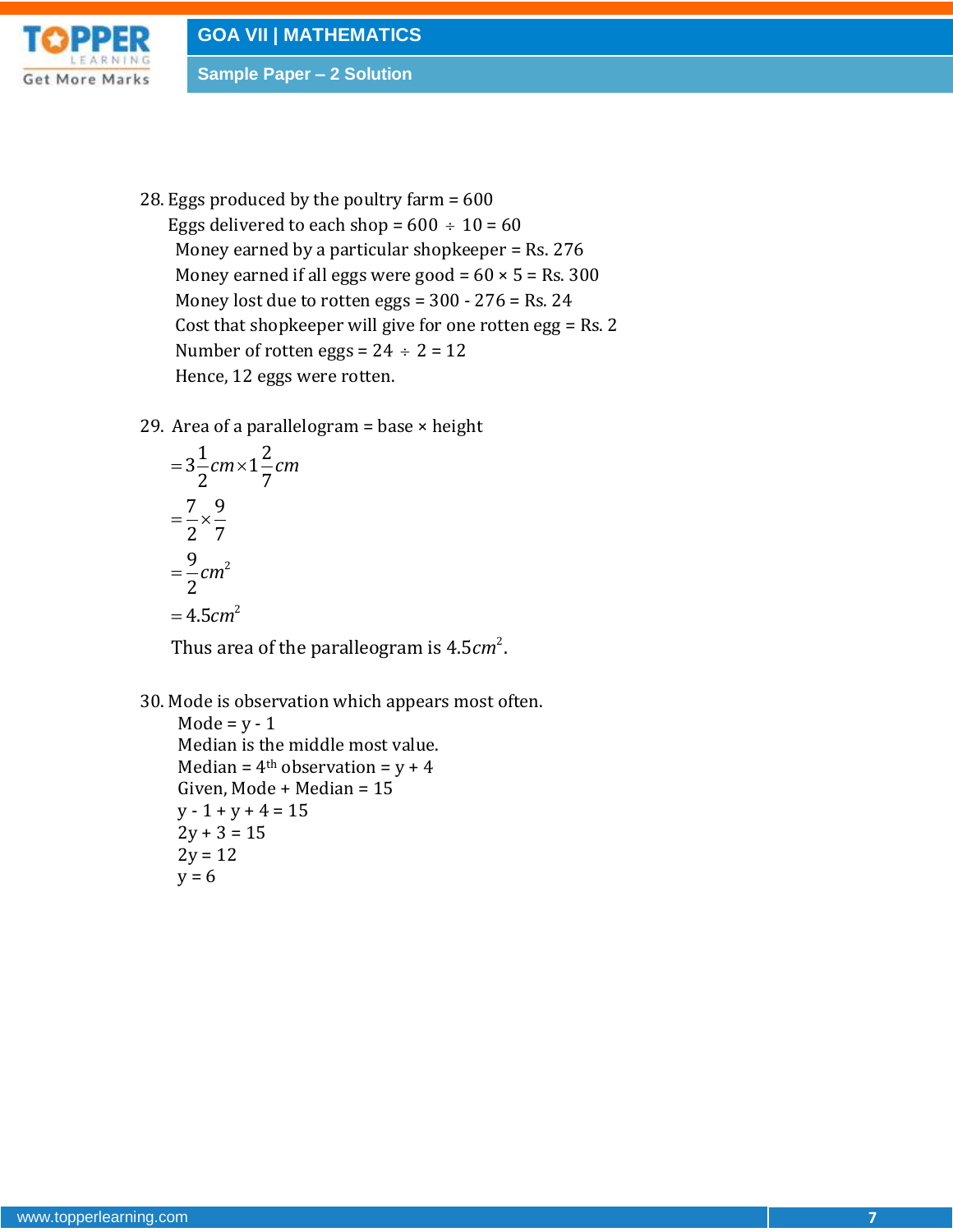

## **Section D**

31.  
\n5.75 
$$
-\frac{3}{7} \times 15\frac{3}{4} + 2\frac{2}{35} \div 1.44
$$
  
\n $= \frac{575}{100} - \frac{3}{7} \times \frac{63}{4} + \frac{72}{35} \div \frac{144}{100}$   
\n $= \frac{575}{100} - \frac{3}{7} \times \frac{63}{4} + \frac{72}{35} \times \frac{100}{144}$   
\n $= \frac{23}{4} - \frac{3}{7} \times \frac{63}{4} + \frac{10}{7}$   
\n $= \frac{23}{4} - \frac{27}{4} + \frac{10}{7}$   
\n $= -\frac{4}{4} + \frac{10}{7} = -1 + \frac{10}{7} = \frac{-7 + 10}{7} = \frac{3}{5}$ .  
\n32. Given: AD=CD,  $\angle 3 = \angle 4$   
\nTo Prove: DB bisects  $\angle ABC$ .  
\nProof:  
\n $\angle 1 + \angle 3 = 180^\circ$  ....(1)  
\n $\angle 2 + \angle 4 = 180^\circ$  ....(2)  
\nFrom (1) and (2)  
\n $\angle 1 + \angle 3 = \angle 2 + \angle 4$   
\nGiven  $\angle 3 = 24$ .  
\nThen we get  $\angle 1 = \angle 2$   
\nAlso, DB = BD (common side)  
\nAD = CD (given)  
\nSo  $\triangle ABD \cong \triangle ABD$  (SAS congr.)  
\nThus  $\angle 5 = \angle 6$  (c.p.c.)  
\nHence DB bisects  $\angle ABC$ . (by property of bisectors.)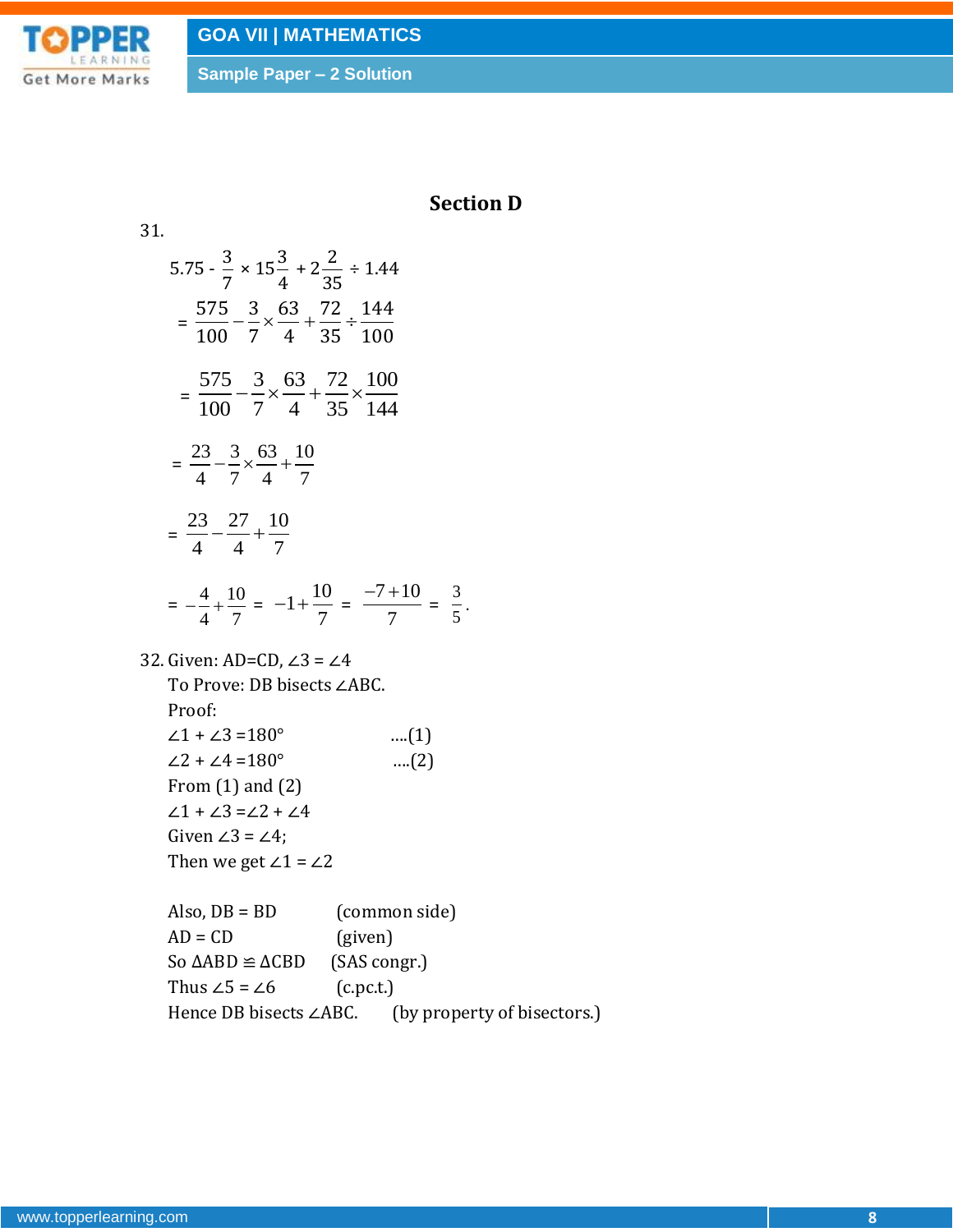# **GOA VII | MATHEMATICS**



**Sample Paper – 2 Solution**

$$
33. [(-5)^{2}]^{4} \times \frac{1}{[(-5)^{2}]^{3}}
$$
  
= (-5)^{2 \times 4} \times \frac{1}{(-5)^{2 \times 3}}  
= (-5)^{8} \times \frac{1}{(-5)^{6}}  
= (-5)^{8-6}  
= (-5)^{2}

## 34.The double bar graph is as shown below:

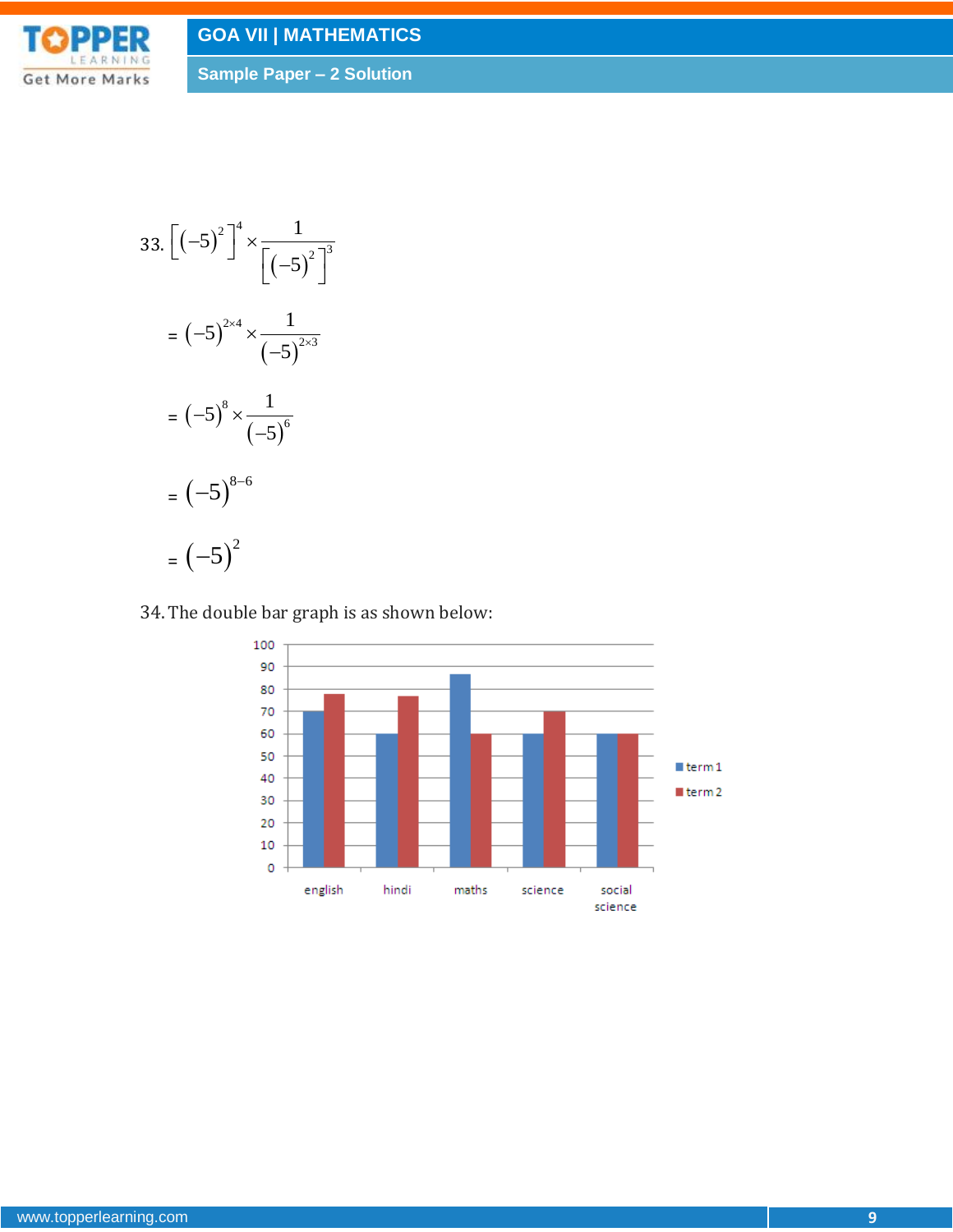

#### 35.

i) Is  $\triangle OAB \cong \triangle OQP?$ 

Solution: Yes

ii) Which pairs of matching parts have you used to answer (i).

Solution: OA = OQ

 $OB = OP$ 

 $\triangle AOB = \triangle QOP$ 

iii) Is  $AB = PQ$ ?

Yes

iv) Can we say ∆OAB ≅ ∆OPQ?

No

36. In a rectangle,  $l = 18$ ,  $b = 14$ m

Area of rectangle =  $\lg b$  = 18 x 14 = 252 m<sup>2</sup>

For the circular fountain,  $d = 7$  m i.e.  $r = 3.5$  m

Area of circular fountain =  $\pi r^2$  = 22 7 7 7 2 2  $x - x$  $= 38.5 \text{ m}^2$ 



Area of the lawn excluding the fountain =  $252 - 38.5 = 213.5$  m<sup>2</sup>

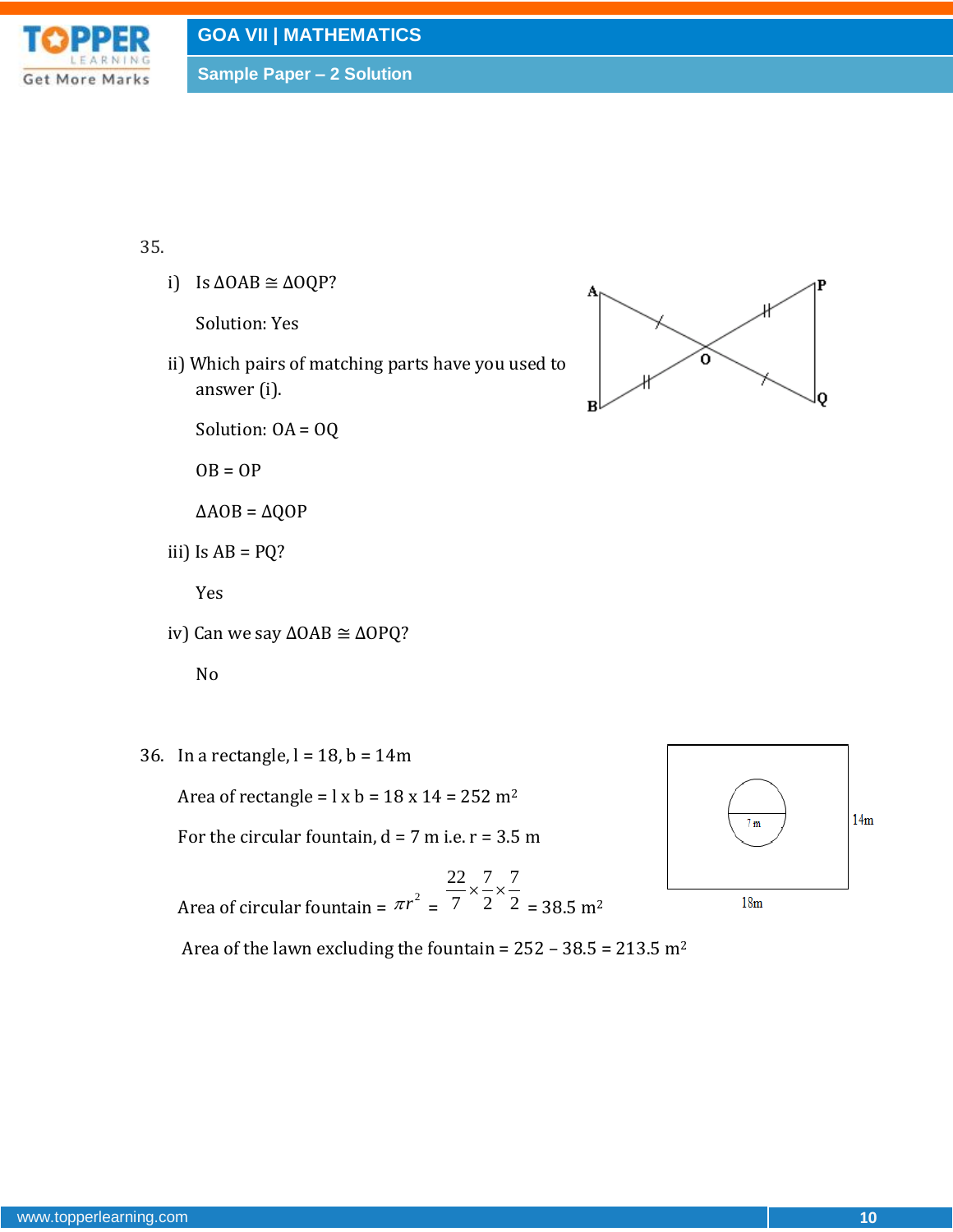

37. In order to add the measure of solutions, the amount of liquid in each beaker must have same units. Since the measures of all the beakers do not have the same units, we convert liters into milliliters to make all the units similar.

We know that:-

1 liter = 1000 milliliters

So, 1.5553 liters = 1555.30 milliliters

And 0.6 liters = 600 milliliters

Now, adding all the measurements we get,

| 2111          |
|---------------|
| 640.60        |
| 908.44<br>$+$ |
| $+1555.30$    |
| 600.00<br>$+$ |
|               |
| 3704.34       |

Thus, the chemist will get 3704.34 milliliters of solution after he mixes together the liquids in the beakers.

38.

$$
CP = \left(\frac{100}{100 + \text{gain}\%}\right) \times SP
$$
  
\nThus, CP of 1<sup>st</sup> transistor= $\left(\frac{100}{100 + 20}\right) \times 840 = Rs.700$   
\nSimilarly,  
\nC.P. of 2<sup>nd</sup> transistor= $\left(\frac{100}{96}\right) \times 960 = Rs.1000$   
\nSo, total C.P.=Rs.(700+1000) = Rs.1700  
\nTotal S.P. = Rs.(840+960) = Rs.1800  
\nGain = Rs.(1800-1700) = Rs.100  
\nGain%= $\left(\frac{100}{1700} \times 100\right) \% = \frac{100}{17} = 5\frac{15}{17}\%$